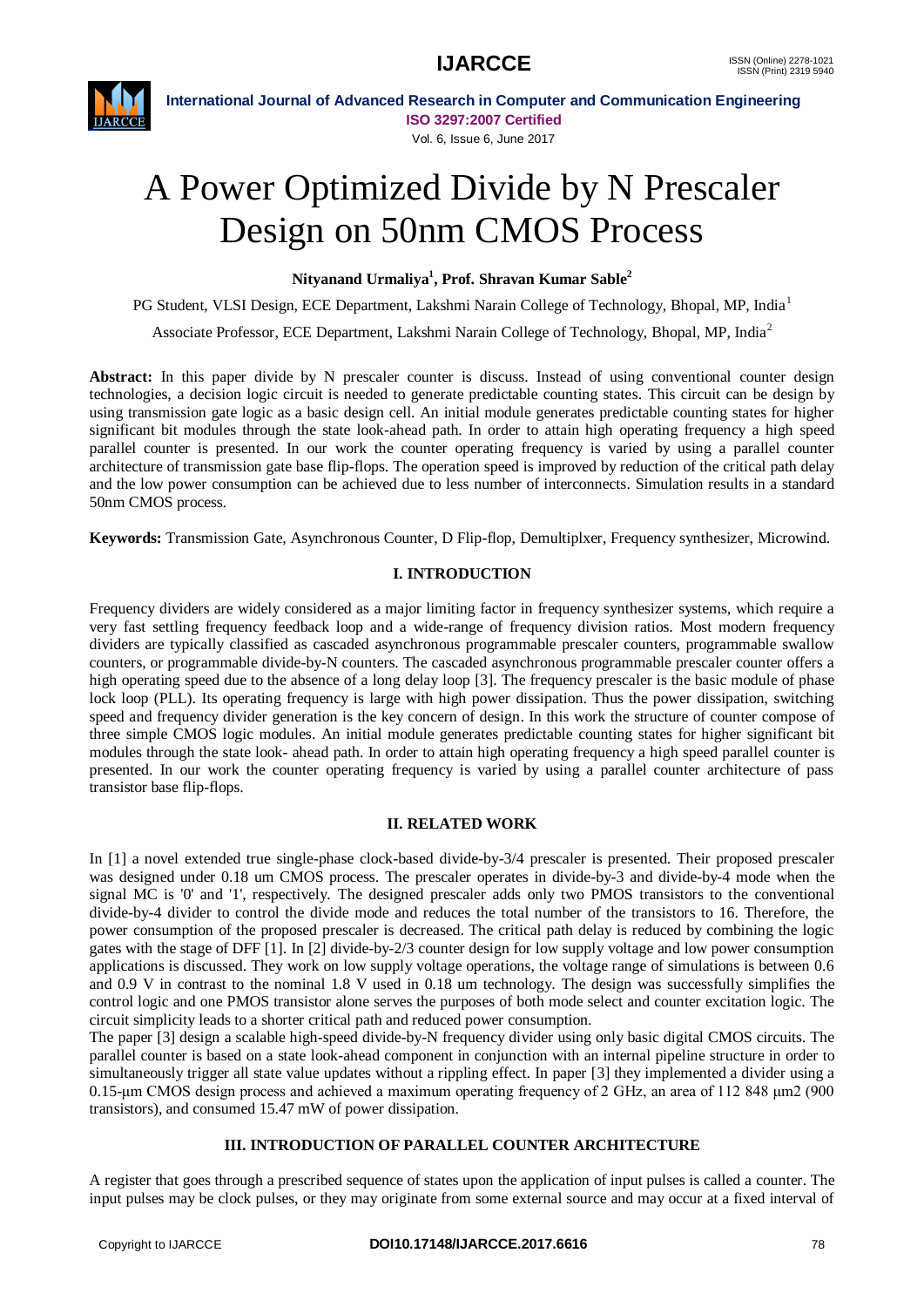# **IJARCCE** ISSN (Online) 2278-1021



# **International Journal of Advanced Research in Computer and Communication Engineering**

**ISO 3297:2007 Certified**

Vol. 6, Issue 6, June 2017

time or at random. The sequence of states may follow the binary number sequence or any other sequence of states. A counter that follows the binary number sequence is called a binary counter. An n‐bit binary counter consists of n flip-flops and can count in binary from 0 through  $2<sup>n</sup>$  - 1. Counters are available in two categories: ripple counters and synchronous counters. In a ripple counter, a flip-flop output transition serves as a source for triggering other flip-flops. In other words, the C input of some or all flip-flops are triggered, not by the common clock pulses, but rather by the transition that occurs in other flip‐flop outputs. In a synchronous counter, the C inputs of all flip‐flops receive the common clock. A binary asynchronous counter consists of a series connection of complementing flip‐flops, with the output of each flip‐flop connected to the C input of the next higher order flip‐flop. The flip‐flop holding the least significant bit receives the incoming count pulses. The address generation for data read and write memory data, branching and storage functions in Microprocessors, microcontrollers and application-specific processors, Incrementer Decrementer logic is use. The circuit can be design by using low power high speed adders and a toggle flip-flop base asynchronous counter logic circuit. The output of counter is connected to the one of the bit of adder unit and the second input of adder unit is connected through a chain of XOR logic to get 2's complement number to add or subtract the counter output. The second input can be act as a load value for the circuit. The input given on second input is consider as a load value and the circuit either increment or decrement from this load value depends on the direction signal 'INCDEC' from the logic circuit. The Parallel counter is design with three basic modules consists of flip-flops and extra logic, which determines the next state of counter. The counter structure consists of the these design modules counts succeeding states through a fixed set of preassigned count states of which each subsequently count state represents the successive counter value in a chain.

The transmission gate base counter design modules consist of three modules called as adder module, latch module, and counter module. This module determines the next state of counter depends on the present state i.e. design modules counts succeeding states through a fixed set of pre-assigned count states, of which each subsequently count state represents the successive counter value in a chain.

Fig. 1 shows the block diagram for different frequency generation using demultiplexer as a clock generator. The input clock of multiplexer module is connected to the different counter circuits through transmission gate base demultiplexer. This logic can be extended for more divide by N counter using higher size demultiplexer logic.



Fig. 1. Block Diagram of Parallel Counter.

The 16 states counter module is design with a transmission gate base multiplexer logic circuit which work as a 16 states counter logic. The purpose of this module is to create all counter in a predefined ordered position and it enable future states in successive module-2 in conjunction with stimulus from the module-3. This counter counts the next state when a stimulus from the state module 2 four bit latch. The module 1 of 16 states counter design by using transmission gate counts the successive step and the module 2 generates future step size of counting sequence and thus organizes the counting path for these future states. Module 3 is design using 4 bit ripple carry adder in order to decode the low-order count states and carries this decoding over several clock cycles in order to trigger high-order count states. The present state of module 2 is added with the step size input and the next state sequence is generates from module 2.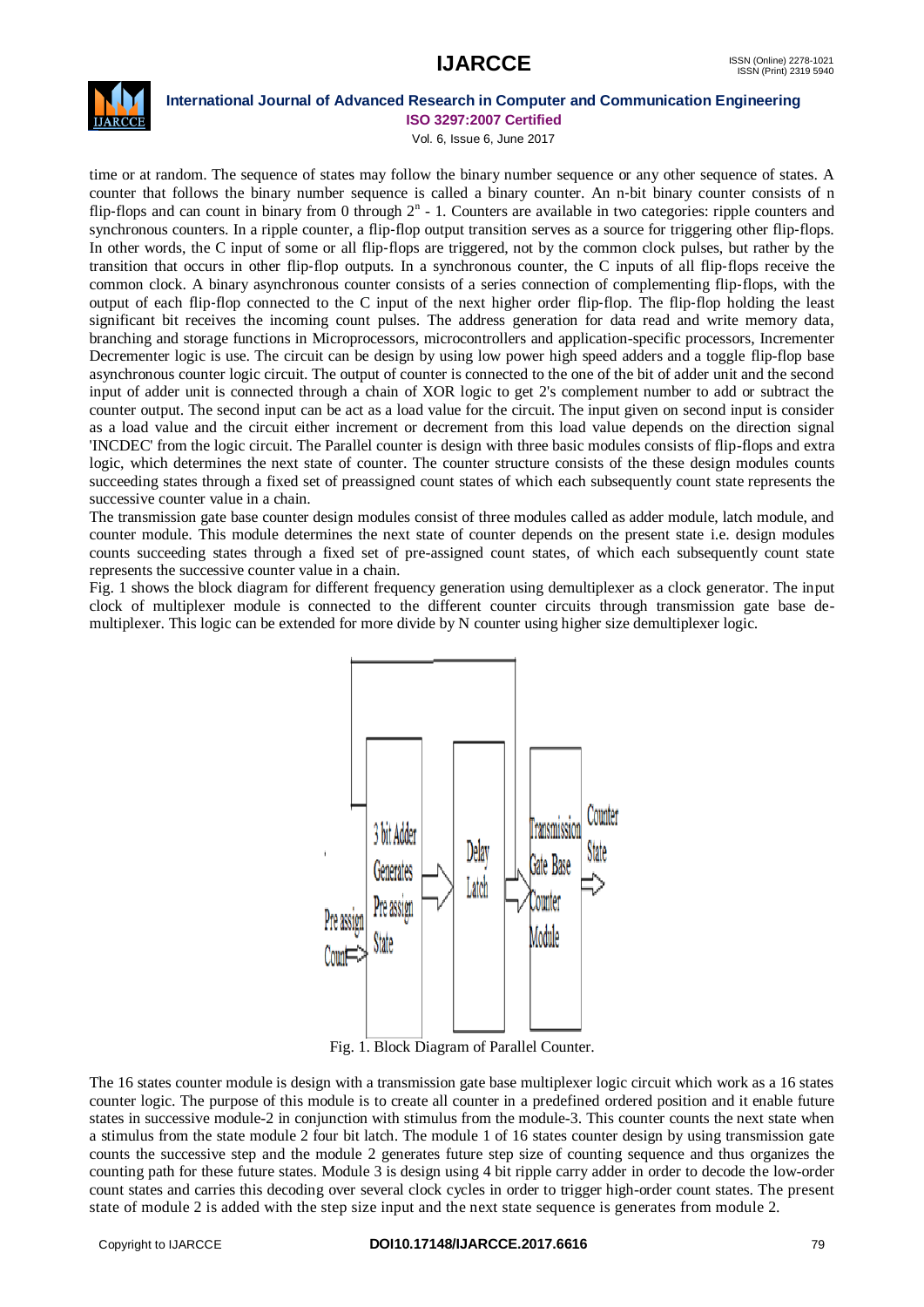

### **International Journal of Advanced Research in Computer and Communication Engineering ISO 3297:2007 Certified**

Vol. 6, Issue 6, June 2017



Fig. 2. Block Diagram for Selection logic base different Divide by N counter

Our design counter circuits can be built using T flip-flops because the toggle feature is naturally suited for the implementation of the counting operation. We can design this flip-flop by connecting the Qn output to the D input of Master slave D flip-flop shown in figure. Fig. 2 shows four bit counter capable of counting from 0 to 15. The clock inputs of the four flip-flops are connected in cascade. The input of each flip-flop will be toggled at each negative edge of its clock. We are assuming that the purpose of this circuit is to count the number of pulses that occur on the primary input called Clock. Thus the clock input of the first flip-flop is connected to the Clock line. The other three flip-flops have their clock inputs driven by the Q output of the preceding flip-flop. Therefore, they toggle their state whenever the preceding flip-flop changes its state from  $Q = 1$  to  $Q = 0$ , which results in a positive edge of the Q signal.

# **IV. IMPLEMENTATION LOGIC DESIGN FLOW**



Fig. 3. Design Flow